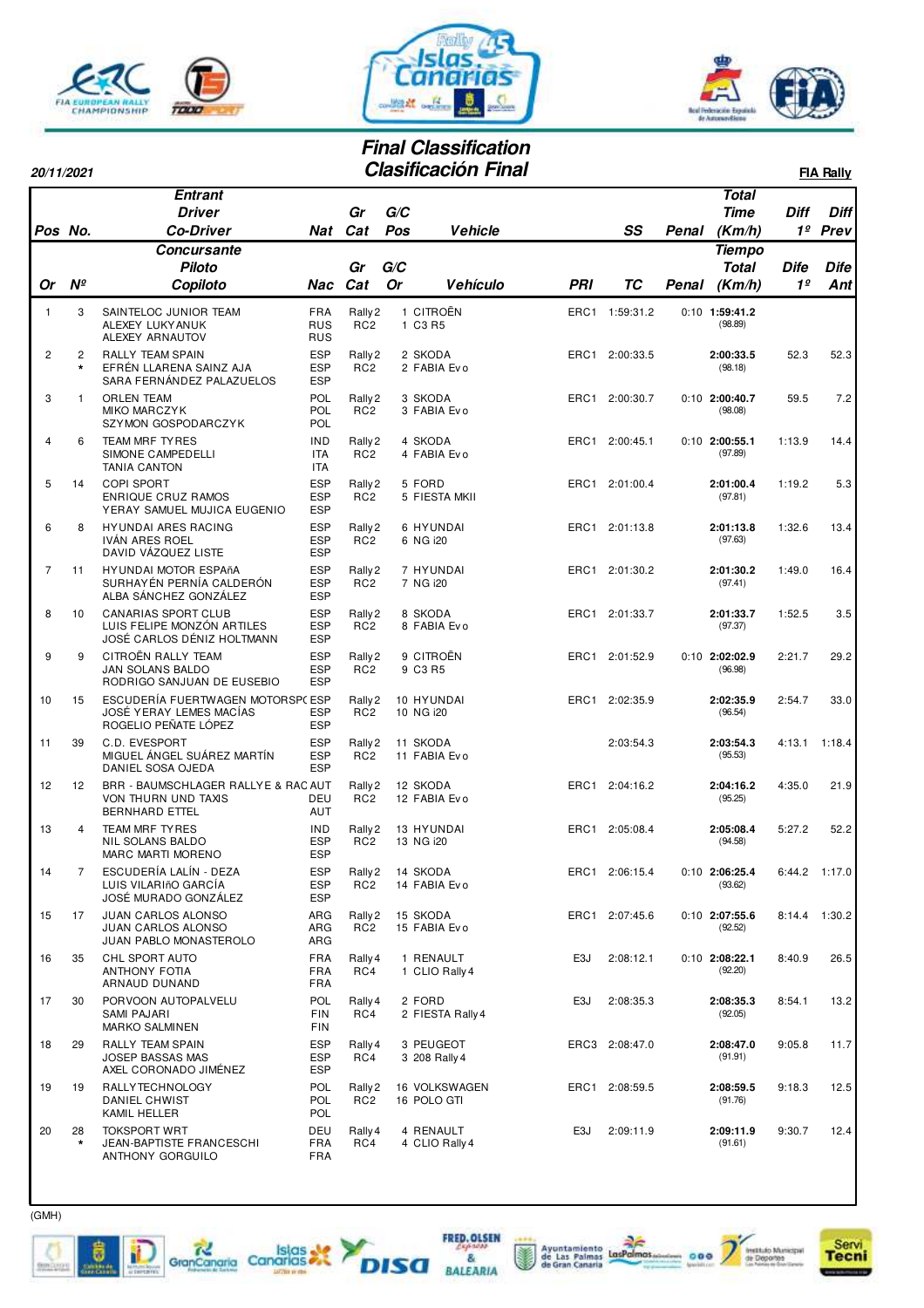





## **Final Classification Clasificación Final**

| 20/11/2021 |               |                                                                                           |                                        |                                    |           | Clasificación Final           |                  |                 |       |                                              |                | <b>FIA Rally</b> |
|------------|---------------|-------------------------------------------------------------------------------------------|----------------------------------------|------------------------------------|-----------|-------------------------------|------------------|-----------------|-------|----------------------------------------------|----------------|------------------|
|            |               | Entrant<br><b>Driver</b>                                                                  |                                        | Gr                                 | G/C       |                               |                  |                 |       | <b>Total</b><br><b>Time</b>                  | <b>Diff</b>    | <b>Diff</b>      |
| Pos No.    |               | <b>Co-Driver</b><br>Concursante                                                           |                                        | Nat Cat                            | Pos       | <b>Vehicle</b>                |                  | SS              | Penal | (Km/h)                                       | 1 <sup>o</sup> | Prev             |
|            |               | <b>Piloto</b>                                                                             |                                        | Gr                                 | G/C       |                               |                  |                 |       | <b>Tiempo</b><br><b>Total</b>                | <b>Dife</b>    | <b>Dife</b>      |
| Or         | $N^{\circ}$   | Copiloto                                                                                  |                                        | Nac Cat                            | <b>Or</b> | <b>Vehículo</b>               | PRI              | ТC              | Penal | (Km/h)                                       | 1 <sup>o</sup> | Ant              |
| 21         | 20            | <b>M-SPORT POLAND</b>                                                                     | POL                                    | Rally 3                            |           | 1 FORD                        |                  | ERC1J 2:09:13.7 |       | 2:09:13.7                                    | 9:32.5         | 1.8              |
|            |               | <b>KEN TORN</b><br>KAURI PANNAS                                                           | <b>EST</b><br><b>EST</b>               | RC3                                |           | 1 FIESTA Rally 3              |                  |                 |       | (91.59)                                      |                |                  |
| 22         | 37            | <b>RECALVI TEAM</b><br>JORGE CAGIAO SUEIRAS<br>AMELIA MARIA BLANCO GARCÍA                 | <b>ESP</b><br><b>ESP</b><br><b>ESP</b> | Rally 4<br>RC4                     |           | 5 RENAULT<br>5 CLIO Rally 4   |                  | ERC3 2:09:43.1  |       | 2:09:43.1<br>(91.25)                         | 10:01.9        | 29.4             |
| 23         | 21<br>$\star$ | SUZUKI MOTOR IBERICA<br>JAVIER PARDO SIOTA<br>ADRIAN PEREZ FERNANDEZ                      | <b>ESP</b><br><b>ESP</b><br><b>ESP</b> | Rally 2 Kit<br>RC <sub>2</sub>     |           | 1 SUZUKI<br>17 SWIFT R4LLY S  |                  | ERC2 2:10:42.0  |       | 2:10:42.0<br>(90.56)                         | 11:00.8        | 58.9             |
| 24         | 27            | ESC LA PALMA ISLA BONITA<br>CARLOS DAVID GARCÍA PÉREZ<br>NAZER GHUNEIM OLIVARES           | <b>ESP</b><br><b>ESP</b><br><b>ESP</b> | RGT<br>RGT                         |           | 2 FIAT<br>1 124 ABARTH RGT    |                  | ERC2 2:11:06.2  |       | 2:11:06.2<br>(90.28)                         | 11:25.0        | 24.2             |
| 25         | 31            | M-SPORT RACING KFT.<br>MARTIN LÁSZLÓ<br>DÁVID BERENDI                                     | HUN<br>HUN<br>HUN                      | Rally 4<br>RC4                     |           | 6 PEUGEOT<br>6 208 Rally 4    | E3J              | 2:11:13.2       |       | 2:11:13.2<br>(90.20)                         | 11:32.0        | 7.0              |
| 26         | 42            | YACAR RACING<br>ÓSCAR PALOMO ORTIZ<br>ALBERTO CHAMORRO GÁMEZ                              | <b>ESP</b><br><b>ESP</b><br><b>ESP</b> | Rally 4<br>RC4                     |           | 7 PEUGEOT<br>7 208 Rally 4    |                  | 2:12:28.6       |       | 2:12:28.6<br>(89.35)                         | 12:47.4        | 1:15.4           |
| 27         | 43            | C.D. PROGT ARAFO<br>SERGIO FUENTES MATÍAS<br>ALAIN PEñA SALVADOR                          | <b>ESP</b><br><b>ESP</b><br><b>ESP</b> | Rally 4<br>RC4                     |           | 8 RENAUL<br>8 CLIO Rally 4    |                  | 2:12:41.6       |       | 2:12:41.6<br>(89.20)                         | 13:00.4        | 13.0             |
| 28         | 34            | <b>TOKSPORT WRT</b><br>PAULO SORIA<br><b>SERGIU ITU</b>                                   | DEU<br>ARG<br><b>ROM</b>               | Rally 4<br>RC4                     |           | 9 RENAULT<br>9 CLIO Rally 4   | E3J              | 2:13:05.8       |       | 2:13:05.8<br>(88.93)                         | 13:24.6        | 24.2             |
| 29         | 32            | <b>NICK LOOF</b><br><b>NICK LOOF</b><br><b>HUGO MAGALHAES</b>                             | DEU<br>DEU<br><b>PRT</b>               | Rally 4<br>RC4                     |           | 10 FORD<br>10 FIESTA Rally 4  | E <sub>3</sub> J | 2:13:14.2       |       | 2:13:14.2<br>(88.84)                         | 13:33.0        | 8.4              |
| 30         | 48            | C.D. CARTENARA MOTOR<br>MARCOS JAVIER MARTÍN MARRERO<br>ARMANDO JESÚS RIVERO ALVARADO ESP | <b>ESP</b><br><b>ESP</b>               | Rally 5<br>RC5                     |           | 1 RENAULT<br>1 CLIO Rally 5   |                  | 2:14:49.5       |       | 2:14:49.5<br>(87.79)                         | 15:08.3        | 1:35.3           |
| 31         | 38            | ESCUDERÍA HIERRO SUR<br>ZÓSIMO HERNÁNDEZ MORALES<br>MARCOS ANTONIO GUERRA PÉREZ           | <b>ESP</b><br><b>ESP</b><br><b>ESP</b> | Rally 4<br>RC4                     |           | 11 PEUGEOT<br>11 208 Rally 4  |                  | ERC3 2:15:32.2  |       | 2:15:32.2<br>(87.33)                         | 15:51.0        | 42.7             |
| 32         | 22            | <b>DMITRY FEOFANOV</b><br><b>DMITRY FEOFANOV</b><br>NORMUNDS KOKINS                       | LVA<br><b>LVA</b><br><b>LVA</b>        | Rally 2 Kit<br>RC <sub>2</sub>     |           | 2 SUZUKI<br>18 SWIFT R4LLY S  |                  | ERC2 2:19:09.3  |       | 2:19:09.3<br>(85.06)                         | 19:28.1        | 3:37.1           |
| 33         | 51            | ESCUDERÍA ATERURA<br>SEBASTIÁN GIL MARTÍN<br>ADRIÁN GIL MARTÍN                            | <b>ESP</b><br><b>ESP</b><br><b>ESP</b> | Rally 5<br>RC5                     |           | 2 RENAULT<br>2 CLIO Rally 5   |                  | 2:19:46.8       |       | 2:19:46.8<br>(84.68)                         | 20:05.6        | 37.5             |
| 34         | 49            | C.D. FAN MOTOR T.C:<br>MANUEL HERNÁNDEZ PADRÓN<br>DAVID BETHENCOURT GARCÍA                | <b>ESP</b><br><b>ESP</b><br><b>ESP</b> | Rally 5<br>RC5                     |           | 3 RENAULT<br>3 CLIO Rally 5   |                  | 2:20:39.4       |       | 2:20:39.4<br>(84.15)                         | 20:58.2        | 52.6             |
| 35         | 47            | CLUB DEPORTIVO TODO SPORT<br>MANUEL ÁNGEL NARANJO SUÁREZ<br>FCO. ANTONIO TADEO BENÍTEZ    | <b>ESP</b><br><b>ESP</b><br><b>ESP</b> | Rally 4<br>RC4                     |           | 12 PEUGEOT<br>12 208 Rally 4  |                  | 2:24:04.6       |       | 2:24:04.6<br>(82.15)                         | 24:23.4        | 3:25.2           |
| 36         | 23            | <b>RALLYTECHNOLOGY</b><br>DARIUSZ POLONSKI<br>LUKASZ SITEK                                | POL<br><b>POL</b><br>POL               | RGT<br>RGT                         |           | 4 FIAT<br>3 124 ABARTH RGT    |                  | ERC2 3:31:14.2  |       | 3:31:14.2 1:31:33.01:07:09.6<br>(56.03)      |                |                  |
| 37         | 25            | ÉRDI TEAM KFT.<br>TIBOR ÉRDI JR<br>ZOLTÁN CSOKO                                           | <b>HUN</b><br><b>HUN</b>               | HUN Rally 2 Kit<br>RC <sub>2</sub> |           | 3 SKODA<br>19 FABIA R4        |                  | ERC2 3:33:21.4  |       | $0:50$ 3:34:11.4 1:34:30.2 2:57.2<br>(55.26) |                |                  |
|            |               | <b>RETIREMENTS / RETIRADOS</b>                                                            |                                        |                                    |           |                               |                  |                 |       |                                              |                |                  |
| RET        | 5             | CHL SPORT AUTO<br>YOANN BONATO<br>BENJAMIN BOULLOUD                                       | FRA<br><b>FRA</b><br>FRA               | Rally 2<br>RC <sub>2</sub>         |           | OFF THE TRACK<br>SALIDA CTRA. |                  |                 |       |                                              |                |                  |
| RET        | 16            | PLON RT<br><b>JAROSLAW KOLTUN</b><br><b>IRENEUSZ PLESKOT</b>                              | POL<br><b>POL</b><br>POL               | Rally 2<br>RC <sub>2</sub>         |           | MECHANICAL<br>AVERIA          |                  |                 |       |                                              |                |                  |





 $\bf{D}$ 

**DISA**